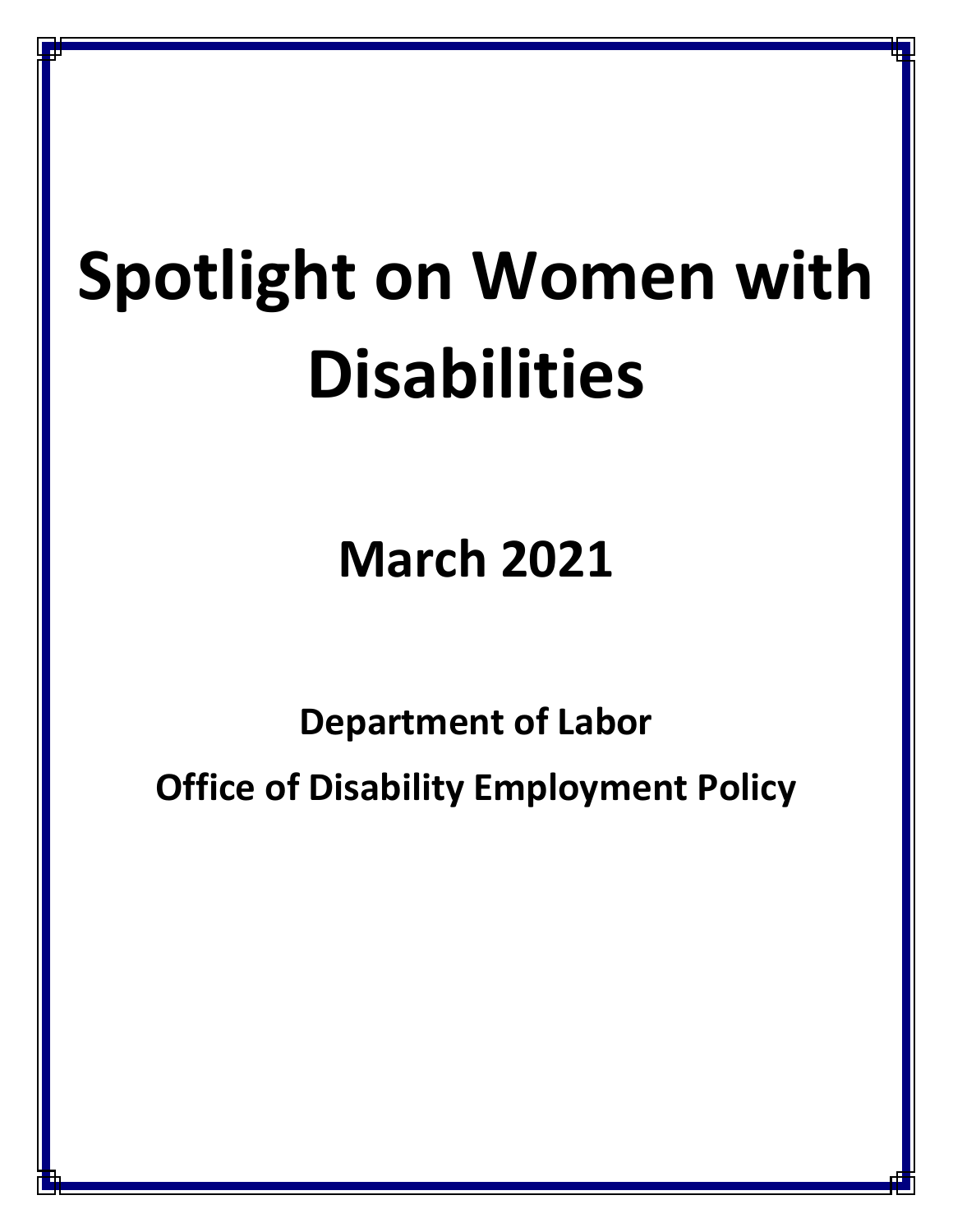## **Contents**

| Figure 12. Types of Accommodations Requested in the Workplace, by Gender and Disability 15 |  |
|--------------------------------------------------------------------------------------------|--|
|                                                                                            |  |
|                                                                                            |  |
|                                                                                            |  |
|                                                                                            |  |
|                                                                                            |  |
|                                                                                            |  |
|                                                                                            |  |
|                                                                                            |  |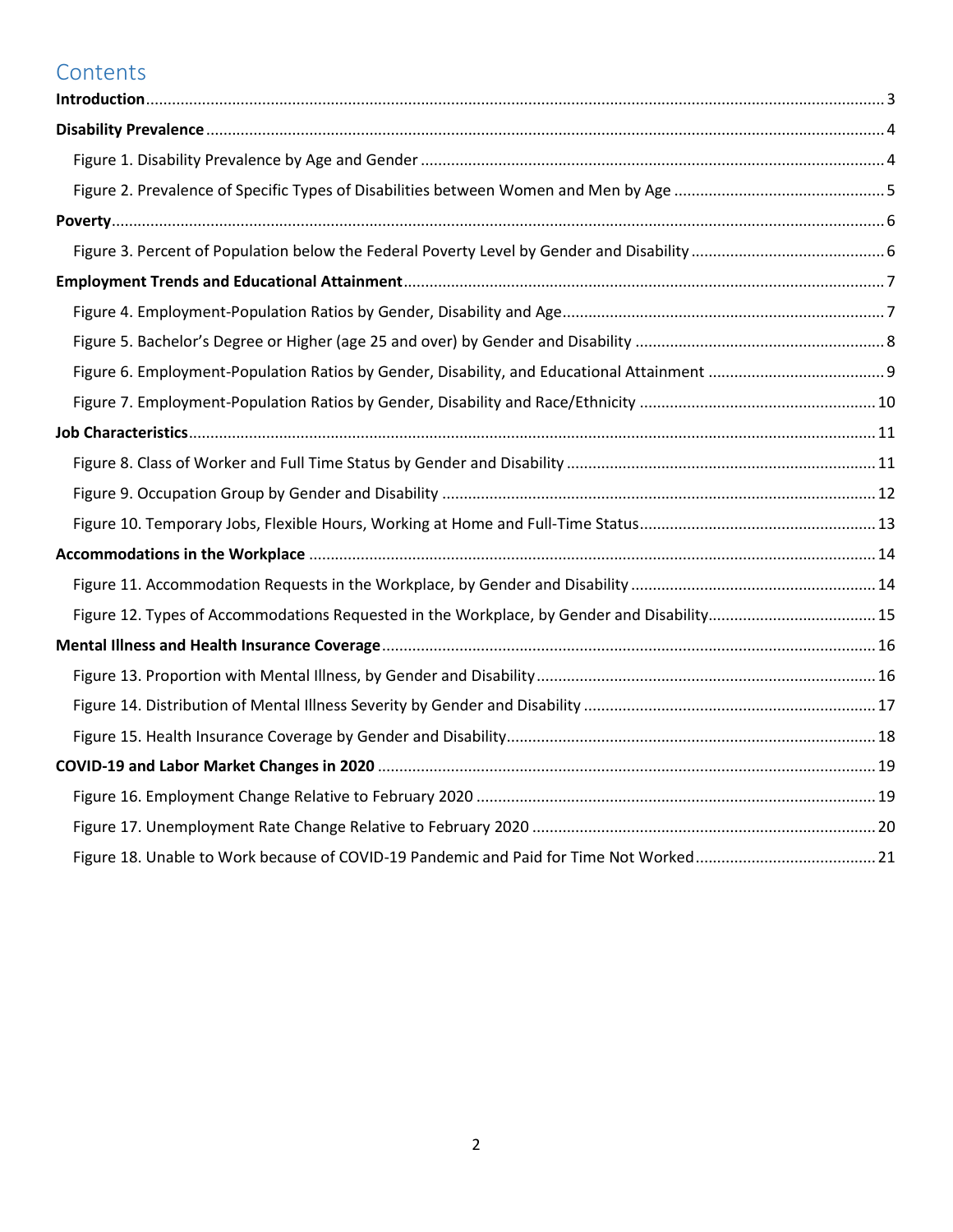# <span id="page-2-0"></span>Introduction

As we commemorate Women's History Month during the centennial celebration of the U.S. Department of Labor's Women's Bureau, we acknowledge the remarkable contributions of women in the American labor movement and across the workforce. Indeed, American prosperity for over a century was made possible by the entry of women into paid work.<sup>1</sup> Despite the success women achieved and the national progress they made possible, much work lies ahead in order to ensure that all women – including women with disabilities – can be full and equal participants in the American workforce.

The department's Office of Disability Employment Policy prepared this brief to examine the state of women with disabilities in the current labor market. Using data from the Bureau of Labor Statistics' Current Population Survey, we examine disability prevalence, education levels, employment and related characteristics, poverty, health insurance coverage and the impact of COVID-19 on the employment of women with disabilities.

Women in general, and women with disabilities in particular, continue to face many barriers in the labor market. Disability prevalence is slightly higher among women than men, and although the gap between educational attainment of men and women with disabilities has narrowed in the past decade, women with disabilities still lag. Additionally, while women without disabilities have the highest educational attainment of the groups examined, women with disabilities have the lowest rate. This contributes to lower employment-to-population ratios by both disability status and educational attainment – which are lower still when race is considered.

Regarding types of work, women are more likely than men to work in management, professional, and related occupations; service occupations; and sales and office occupations. However, women with disabilities are less likely to work in management, professional and related occupations and more likely to work in service or sales and office occupations compared to women without disabilities – a disparity that may reflect the differences in educational attainment.

Workers in service, sales and office occupations earn less money than those in management, professional and related occupations,<sup>2</sup> so it is not surprising that women with disabilities are more likely to have low income or to live in poverty compared to men with disabilities and both men and women without disabilities. Because approximately half of Americans receive health insurance through their employer,<sup>3</sup> the fact that women with disabilities are less likely to be employed, or to have good jobs, may explain why they are more likely to have public health insurance.

The COVID-19 pandemic emerged against this backdrop, and the effects on women with disabilities were especially severe. They were more likely to be unable to report to work because their employer closed or lost business. The gap in employment losses narrowed between men and women without disabilities over the past year, but still persists. Encouragingly, women with disabilities experienced the greatest employment gains over this time period, yet their unemployment rate in February 2021 remained approximately eight percentage points higher than it was a year earlier.

Recent Presidential Executive Orders acknowledge women and individuals with disabilities among the groups who have been historically underserved and disproportionately affected by persistent poverty and inequality.<sup>4</sup> Despite these longstanding inequities, there are reasons for optimism, as the Administration prioritizes an economic recovery inclusive of all Americans – including women with disabilities. The full and equal participation of all women is imperative for the<br>economic well-being, health and security of the United States.<sup>5</sup> economic well-being, health and security of the United States.<sup>5</sup>

 <sup>1</sup> https://www.federalreserve.gov/newsevents/speech/yellen20170505a.htm

<sup>2</sup> https://www.bls.gov/emp/tables/emp-by-major-occupational-group.htm

<sup>3</sup> https://www.kff.org/other/state-indicator/total-population/

 $4$  https://www.govinfo.gov/content/pkg/FR-2021-01-25/pdf/2021-01753.pdf<br>
<sup>5</sup> https://www.govinfo.gov/content/pkg/FR-2021-03-11/pdf/2021-05183.pdf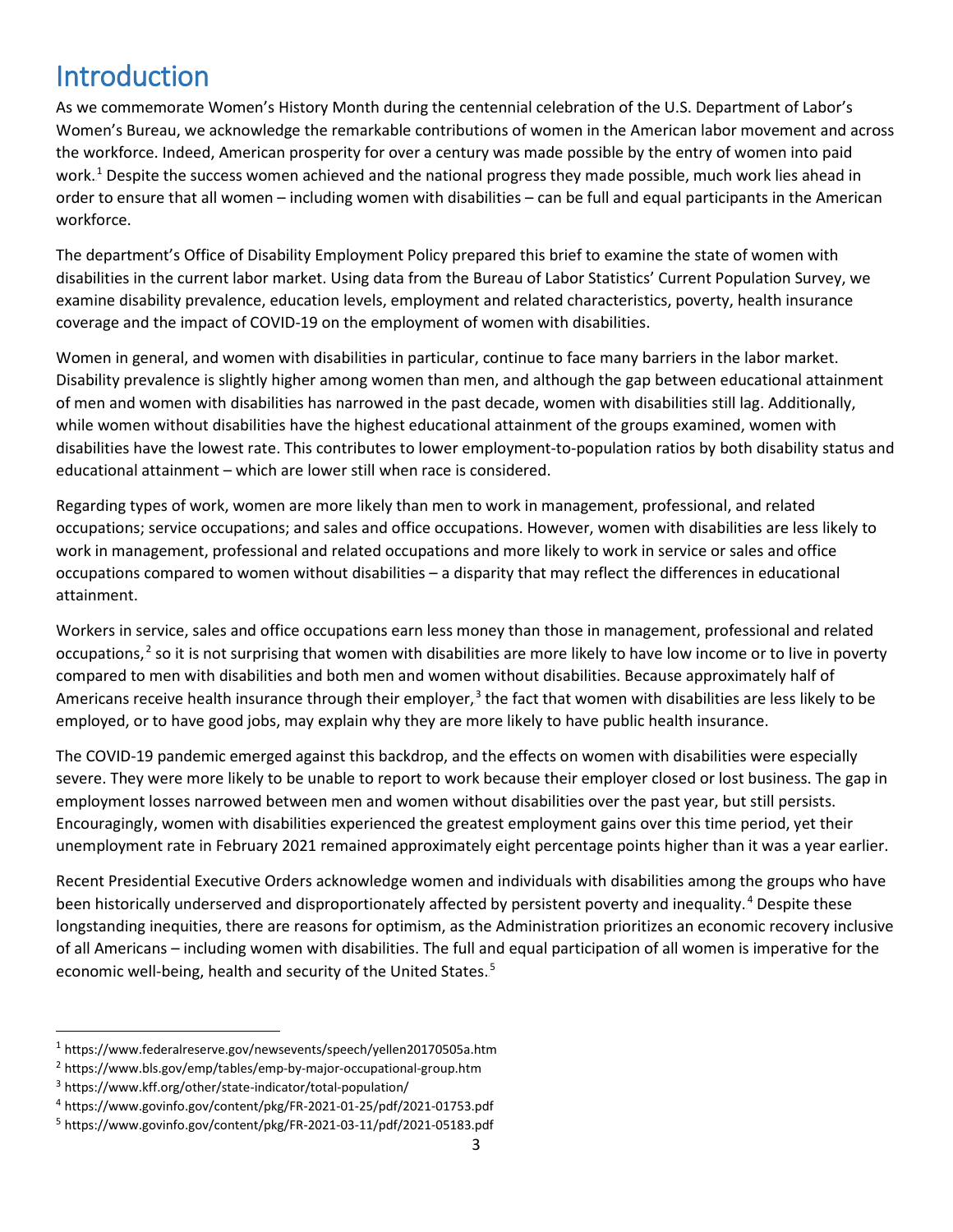# <span id="page-3-0"></span>Disability Prevalence

<span id="page-3-1"></span>Figure 1. Disability Prevalence by Age and Gender



**Notes:** This figure presents the average disability prevalence between 2009 and 2020, by age, gender, and employment. Since June 2008, the Current Population Survey includes six questions that determine the functional capacity of individuals by asking whether a person: 1) is deaf or has serious difficulty hearing, 2) is blind or has serious difficulty seeing (even with corrective lenses), 3) because of a physical, mental or emotional condition, has serious difficulty concentrating, remembering or making decisions, 4) has serious difficulty walking or climbing stairs, 5) has difficulty dressing or bathing and 6) has difficulty doing errands alone. Respondents are defined as having a disability if they respond affirmatively to any of the six questions. This figure reports the average disability prevalence from 2009-2020 for women and men overall and for those employed. Across time, there were not significant annual changes in disability prevalence.

**Source:** Authors' calculations using the Current Population Survey.

- Disability prevalence increases with age for both women and men: approximately 4 percent of young adults, 15 percent of 60 year-olds and 35 percent of 79 year-olds report having disabilities.
- Differences in disability prevalence between women and men are small and increase with age. Across all ages, women have slightly higher rates of disability compared to men. However, men have higher rates of disability at the younger end of the age range, while women have higher rates of disability at the older end of the age range.
- Since employment rates are much lower for persons with disability, the proportion of the employed with a disability is similarly lower.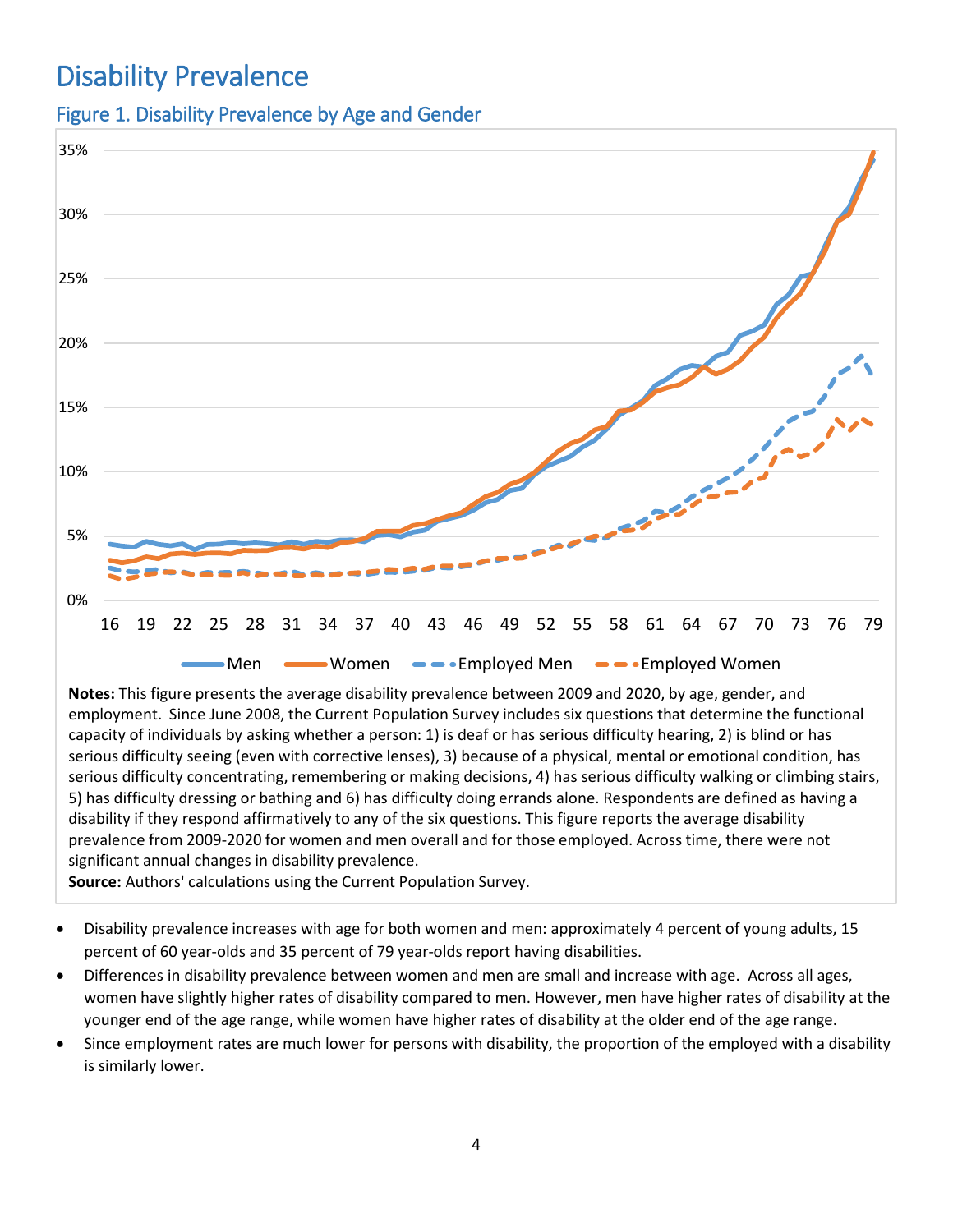

#### <span id="page-4-0"></span>Figure 2. Prevalence of Specific Types of Disabilities between Women and Men by Age

• Women with disability are more likely to have ambulatory disability (difficulty walking or climbing stairs) and difficulty doing errands alone, and these differences are more prominent as age increases.

**Source:** Authors' calculations using the Current Population Survey.

- By contrast, serious difficulty hearing becomes relatively more prevalent among men as age increases, until by age 79 it is 8 percentage points more common.
- At the younger end of the age range, men are more likely than women to report having a mental health disability.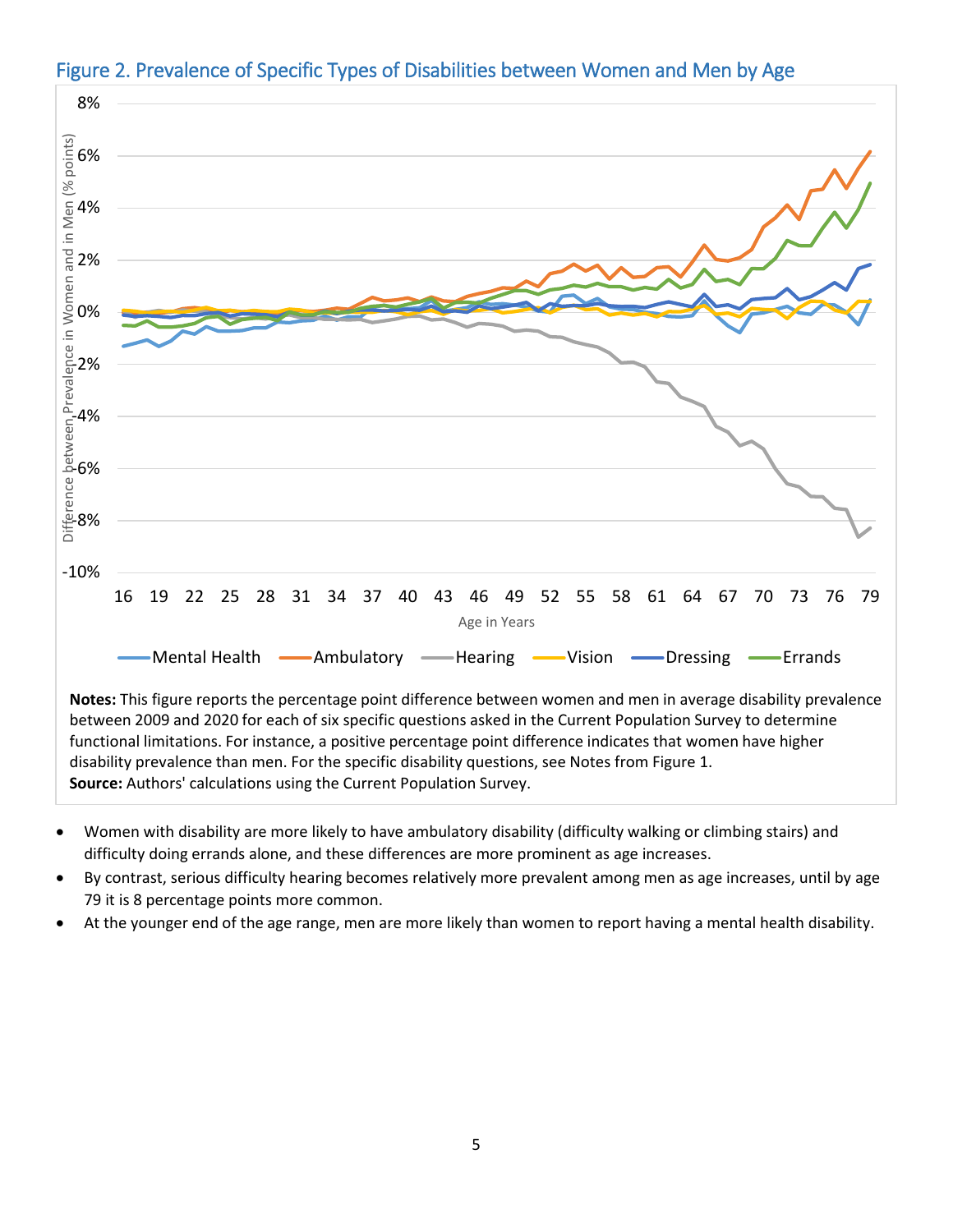# <span id="page-5-0"></span>Poverty

<span id="page-5-1"></span>



**Notes:** This figure reports the percentage of people who are below the poverty level in 2019, by gender and disability status, using the official poverty measure that is used to determine means-tested program eligibility. Boxed percentages indicates the difference between men and women within each disability status are statistically different at the 5 percent significance level using robust standard errors clustered by state. **Source:** Authors' calculations using the Current Population Survey Integrated Public Use Microdata Series (IPUMS), 2020 Annual Social and Economic Supplement.

- Women with disabilities have the highest rates of living below the federal poverty level compared to men with disabilities, and to men and women without disabilities across all ages, including among the employed.
- For people age 16 and over, the proportion of women with disabilities living below the federal poverty level is 1.4 times higher than for men with disabilities, and 2.2 times higher than for women without disabilities (these differences are all statistically significant).
- One-quarter of women with disabilities between the ages of 25 and 54 (prime working-age), and nearly 10 percent of employed women with disabilities were living in poverty in 2019.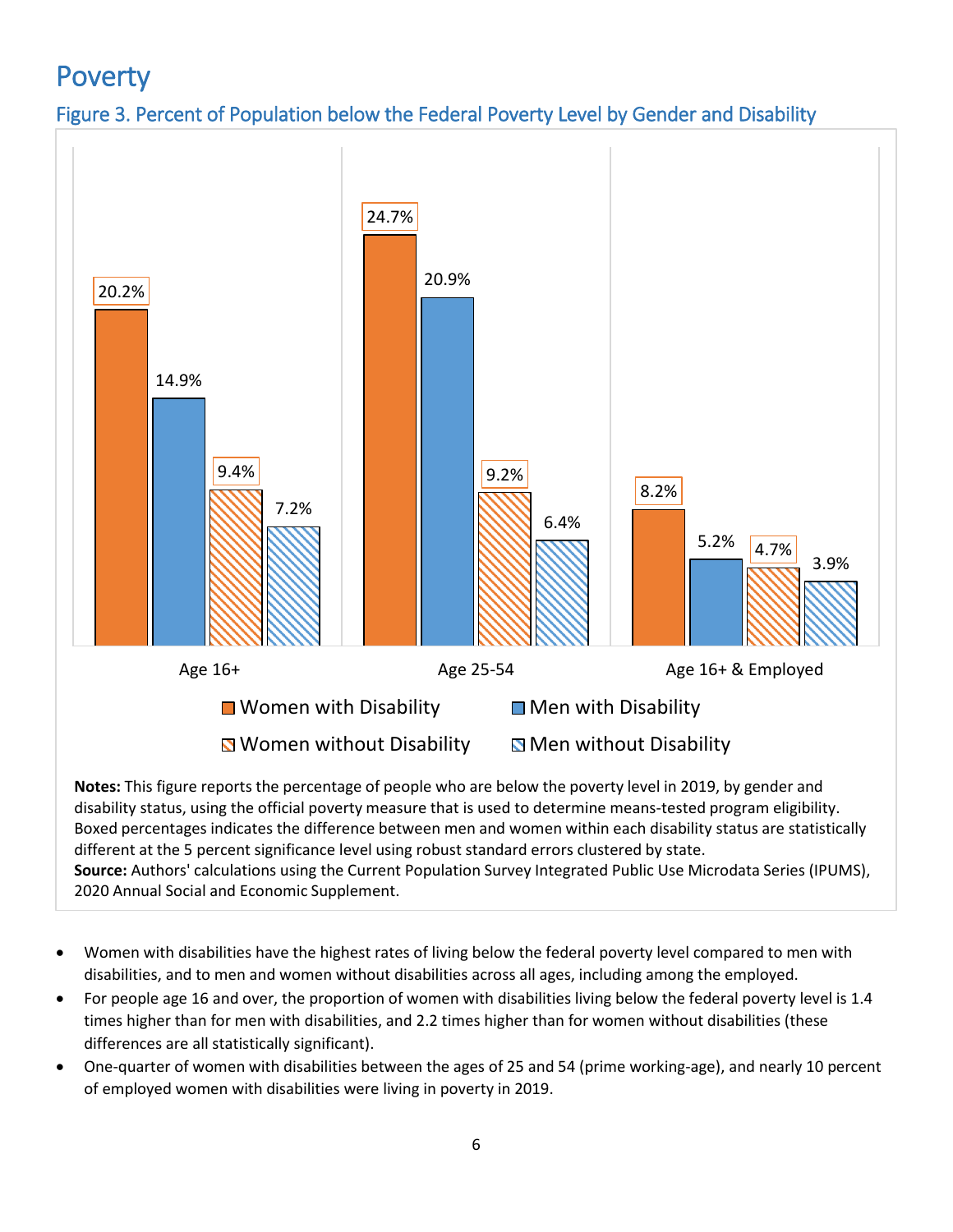## <span id="page-6-0"></span>Employment Trends and Educational Attainment



<span id="page-6-1"></span>Figure 4. Employment-Population Ratios by Gender, Disability and Age

**Notes:** This figure presents the 12-month moving average employment-population ratios between 2009 and 2020 for women and men, both with and without disabilities, for those ages 16-64 (working-age) and ages 25-54 (prime working-age). The 12-month moving averages do not illustrate rapid monthly changes. **Source:** Authors' calculations using the Current Population Survey.

- There is a persistent gap in employment rates between men and women, with and without disabilities, for those in the "working-age" population ages 16-64. Employment rates for women with disabilities are approximately 4 to 5 percentage points lower than men with disabilities, and for women without disabilities are roughly 9 to 11 percentage points lower than men without disabilities.
- While the percentage point difference in employment between women and men is lower among those with disabilities, the *relative* gap in employment between women and men with disabilities is approximately the same as the gap between women and men without disabilities.
- The "prime-working-age" population (ages 25 to 54), relative to the "working-age" population, have higher employment-population ratios for all four groups – about 9 percentage points higher for men without disability, 7 percentage points for women without disability, 7 percentage points higher for men with disability, and 5 percentage points higher for women with disability.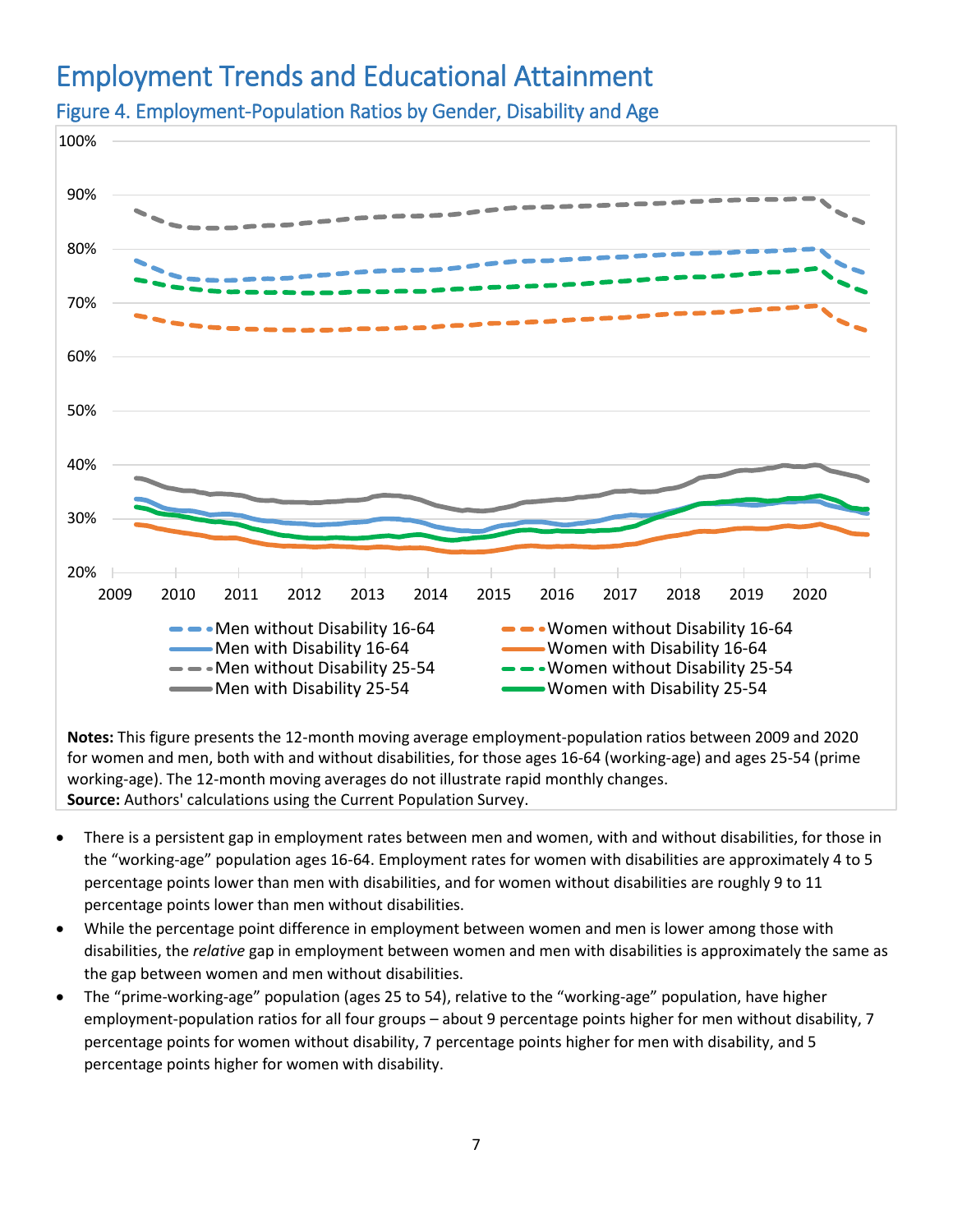

## <span id="page-7-0"></span>Figure 5. Bachelor's Degree or Higher (age 25 and over) by Gender and Disability

have attained a bachelor's degree or higher. Boxed percentages indicates the difference between men and women within each disability status are statistically different at the 5 percent significance level using robust standard errors clustered by state.

- Since 2009, there has been a significant upward trend in educational attainment rates for the four populations examined.
- Women, both with and without disabilities, experienced larger percentage point increases in educational attainment between 2009 and 2020 compared to men.
- While women without disabilities have the highest educational attainment rates of any group examined here, women with disabilities have the lowest rate.
- The gap in educational attainment between men and women with disabilities decreased since 2009, but the proportion of women with disabilities with a bachelor's degree or higher in 2020 remains lower than for men with disabilities (the difference is statistically significant).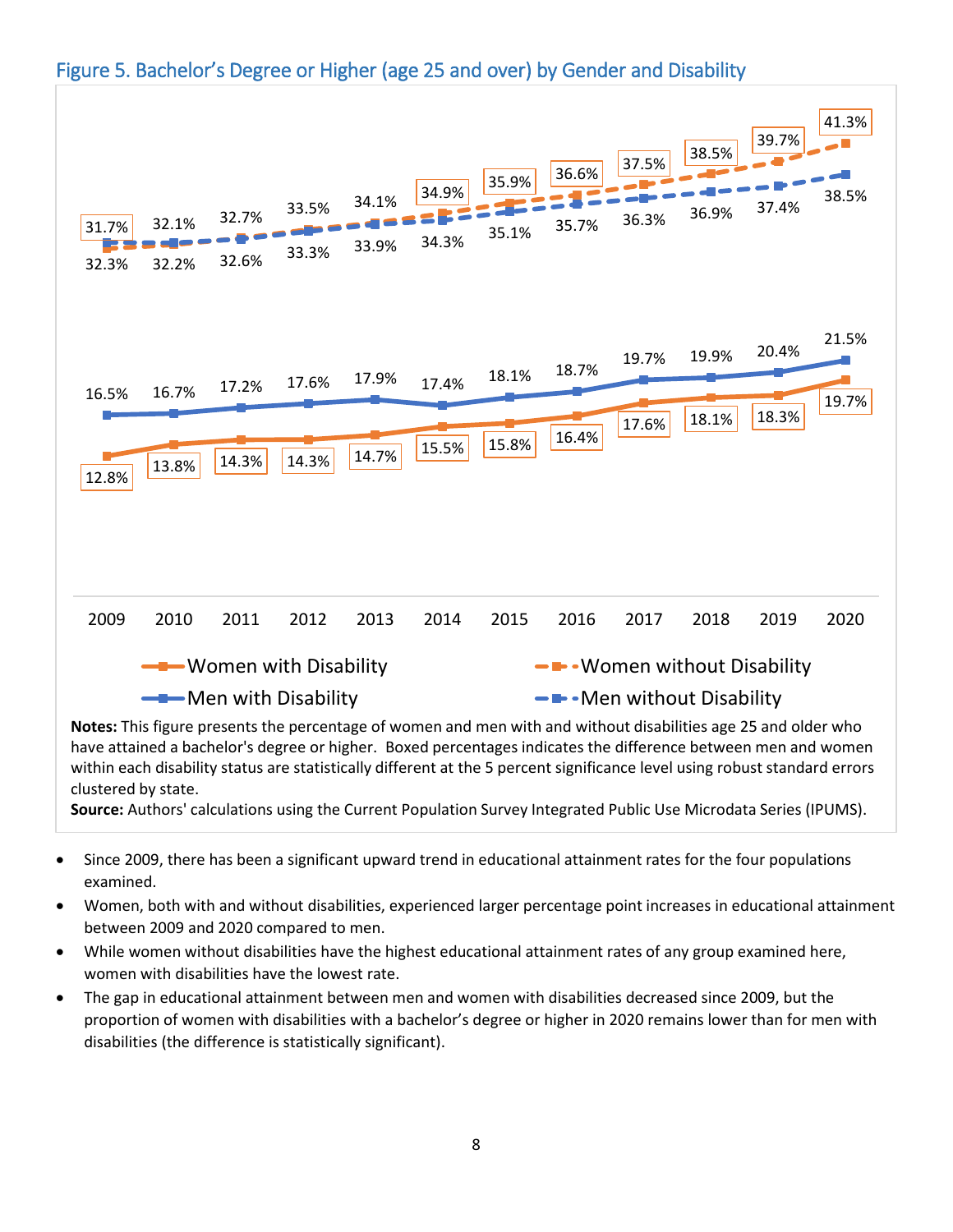

## <span id="page-8-0"></span>Figure 6. Employment-Population Ratios by Gender, Disability, and Educational Attainment

**Notes:** This figure presents 12-month moving average employment-population ratios by gender, disability, and educational attainment for people between the ages of 25 and 54. BA+ indicates a bachelor's degree or higher and <BA indicates less than a bachelor's degree.

- When comparing prime working-age women (ages 25 to 54) by disability status and educational attainment, women with disabilities with less than a bachelor's degree have the lowest employment-population ratios.
- The gap in employment by educational attainment is larger among women with disabilities compared to women without disabilities.
- The gaps in employment between women with disabilities and women without disabilities, and between women with disabilities and men with disabilities, have remained relatively consistent across the past decade.
- When comparing the women-to-men gap in employment by disability and educational attainment, the largest gaps are among those with less than a bachelor's degree.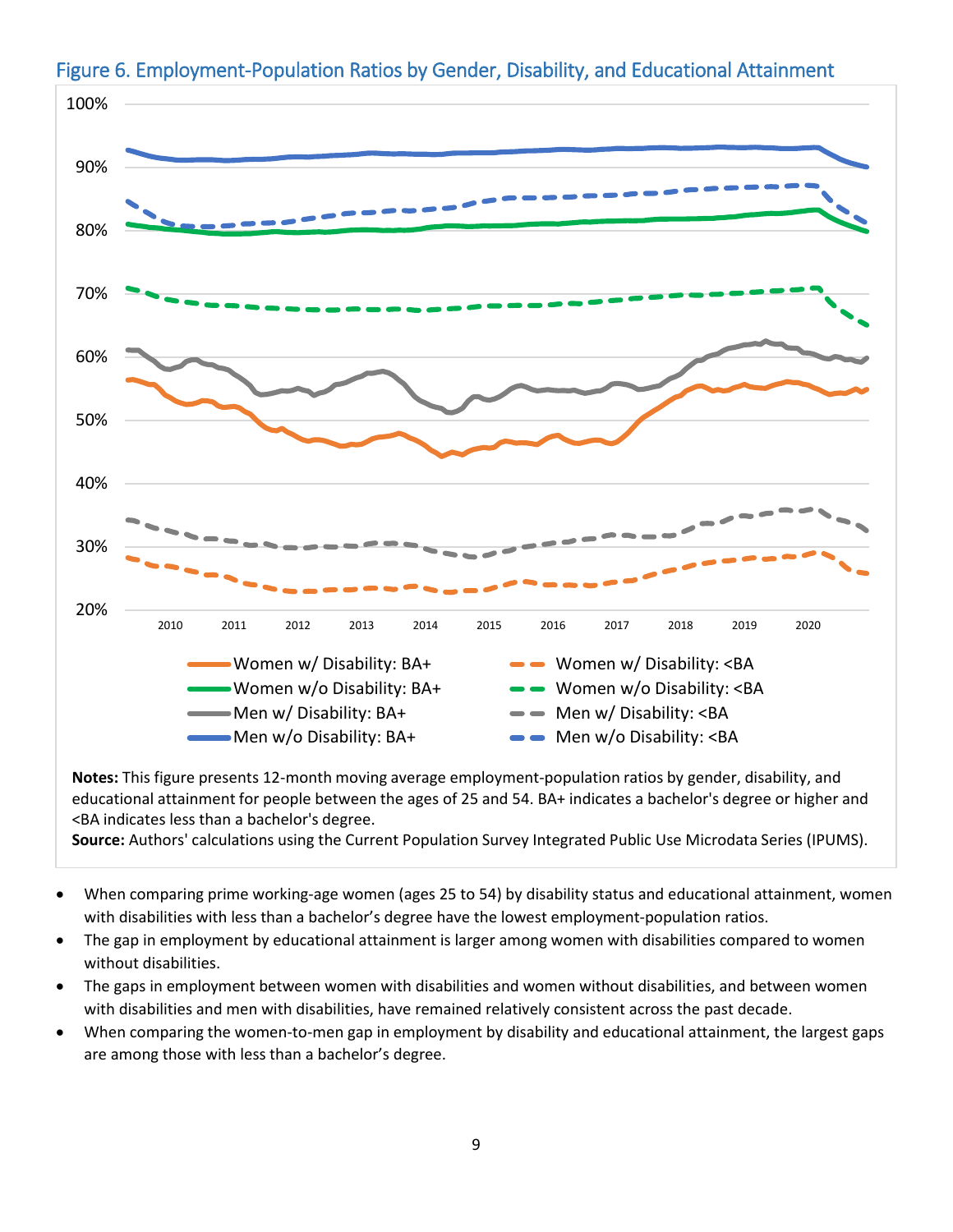#### <span id="page-9-0"></span>Figure 7. Employment-Population Ratios by Gender, Disability and Race/Ethnicity



**Notes:** This figure presents the 2020 average employment-population ratio by gender, disability, and race/ethnicity for people between the ages of 25 and 54. The specific categories are: White non-Hispanic, Black non-Hispanic, Hispanic, and other non-Hispanic. The "other" racial/ethnic group includes Asians, Hawaiian/Pacific Islanders, Native Americans and those who identify as two or more races. Boxed percentages indicates the difference between men and women within each disability status are statistically different at the 5 percent significance level using robust standard errors clustered by state.

- In 2020, 31.9 percent of women with disabilities between the ages of 25 and 54 were employed compared to 37.1 percent of men with disabilities (the difference is statistically significant).
- Black and Hispanic women with disabilities have the lowest employment-population ratios among the groups examined, with just over one-quarter of the population being employed.
- The employment-population ratios for White and Hispanic women with disabilities are lower than for men with disabilities in the same racial and ethnic group (the differences are statistically significant).There are no statistically significant differences in employment-population ratios between Black men and women with disabilities, or between men and women with disabilities in the "other" race/ethnicity group.
- The ratio of women-to-men employment is approximately the same among those with and without disabilities.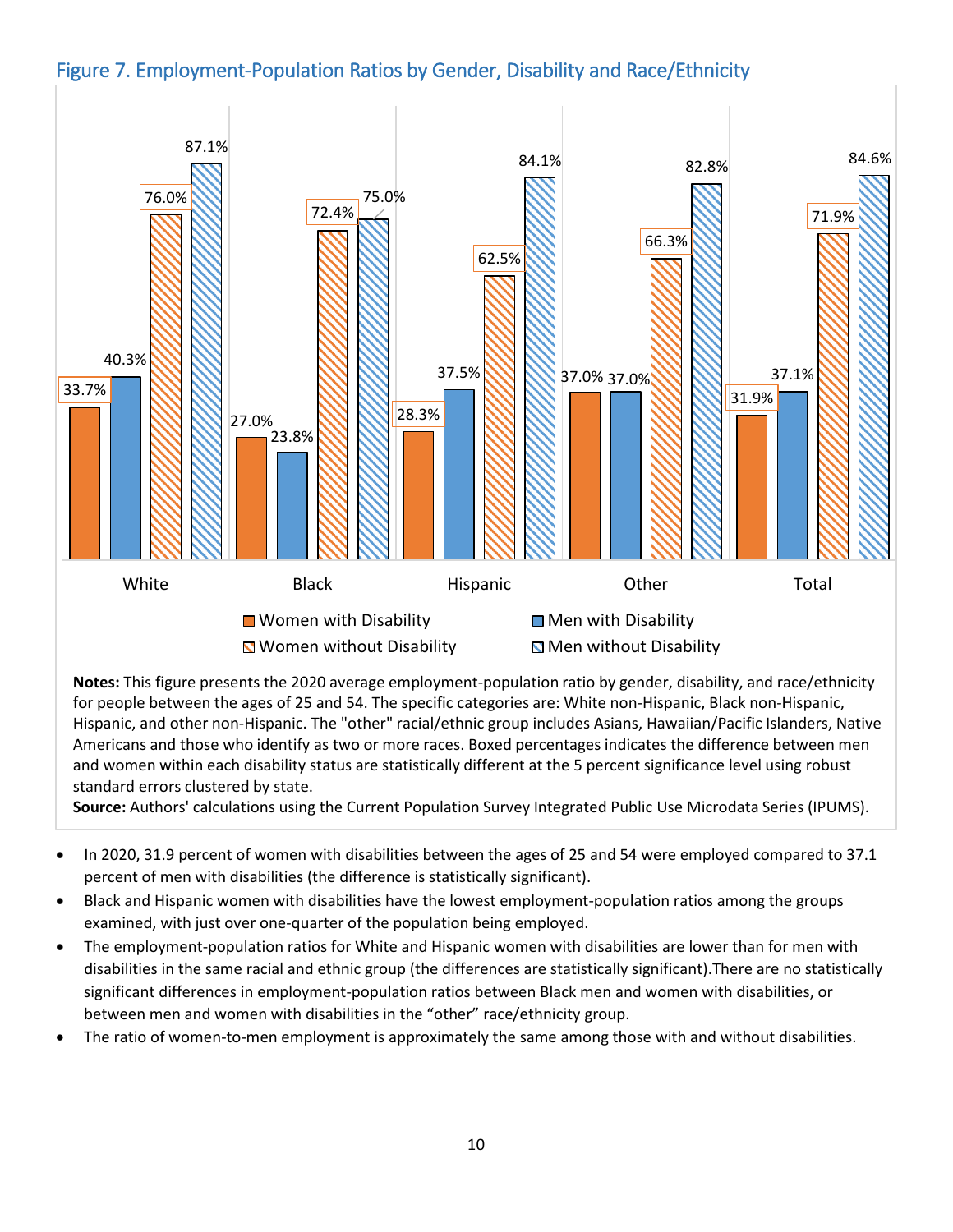# <span id="page-10-0"></span>Job Characteristics

<span id="page-10-1"></span>Figure 8. Class of Worker and Full Time Status by Gender and Disability



**Notes:** This figure presents the distribution of workers by class of employment for women and men, with and without disabilities using 2020 annual averages. Employed people are categorized into one of three categories: selfemployed (incorporated and unincorporated), private industry or government (federal, state, or local). Boxed percentages indicates the difference between people with and without disabilities within each gender group are statistically different at the 5 percent significance level using robust standard errors clustered by state. **Source:** Authors' calculations using the Current Population Survey Integrated Public Use Microdata Series (IPUMS).

- The highest shares of workers, across gender and disability groups, are in private industry. For employed women with disabilities, 71.5 percent work in private industry compared to 74.8 percent of employed women without disabilities.
- Women (with and without disabilities) are more likely to work in government (federal, state, and local) compared to men, but there is no statistically significant difference in the likelihood of working in government among women by disability status.
- Men and women with disabilities are more likely to be self-employed compared to men and women without disabilities. Women with disabilities are less likely to be self-employed compared to men with disabilities, but more likely to be self-employed compared to women without disabilities.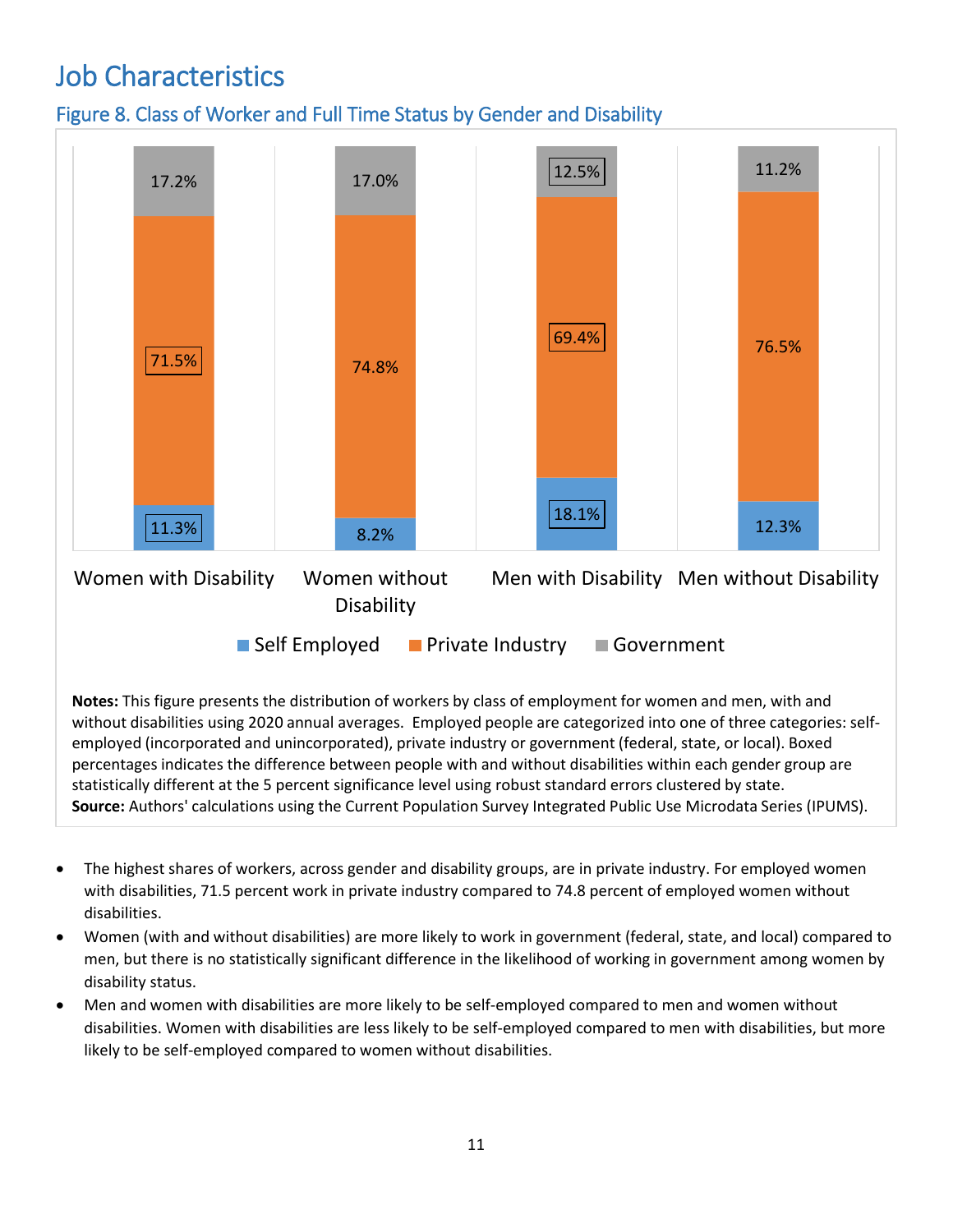#### <span id="page-11-0"></span>Figure 9. Occupation Group by Gender and Disability



**Notes:** This figure presents the distribution of employed people, by gender and disability, among major occupation groups using 2020 averages. Percents within each gender and disability group may not sum to 100 percent due to rounding error. Boxed percentages indicates the difference between people with and without disabilities within each gender group are statistically different at the 5 percent significance level using robust standard errors clustered by state.

- Women are more likely than men to work in: management, professional and related occupations; service occupations; and sales and office occupations. Among women, those with disabilities are less likely to work in management, professional and related occupations, but more likely to work in service, sales and office occupations.
- Women are less likely than men to work in: natural resources, construction and maintenance occupations; and production, transportation and material moving occupations.
- Among women, there are no statistically significant differences between those with and without disabilities in natural resources, construction and maintenance occupations, but women with disabilities are more likely than women without disabilities to work in production, transportation and material moving occupations.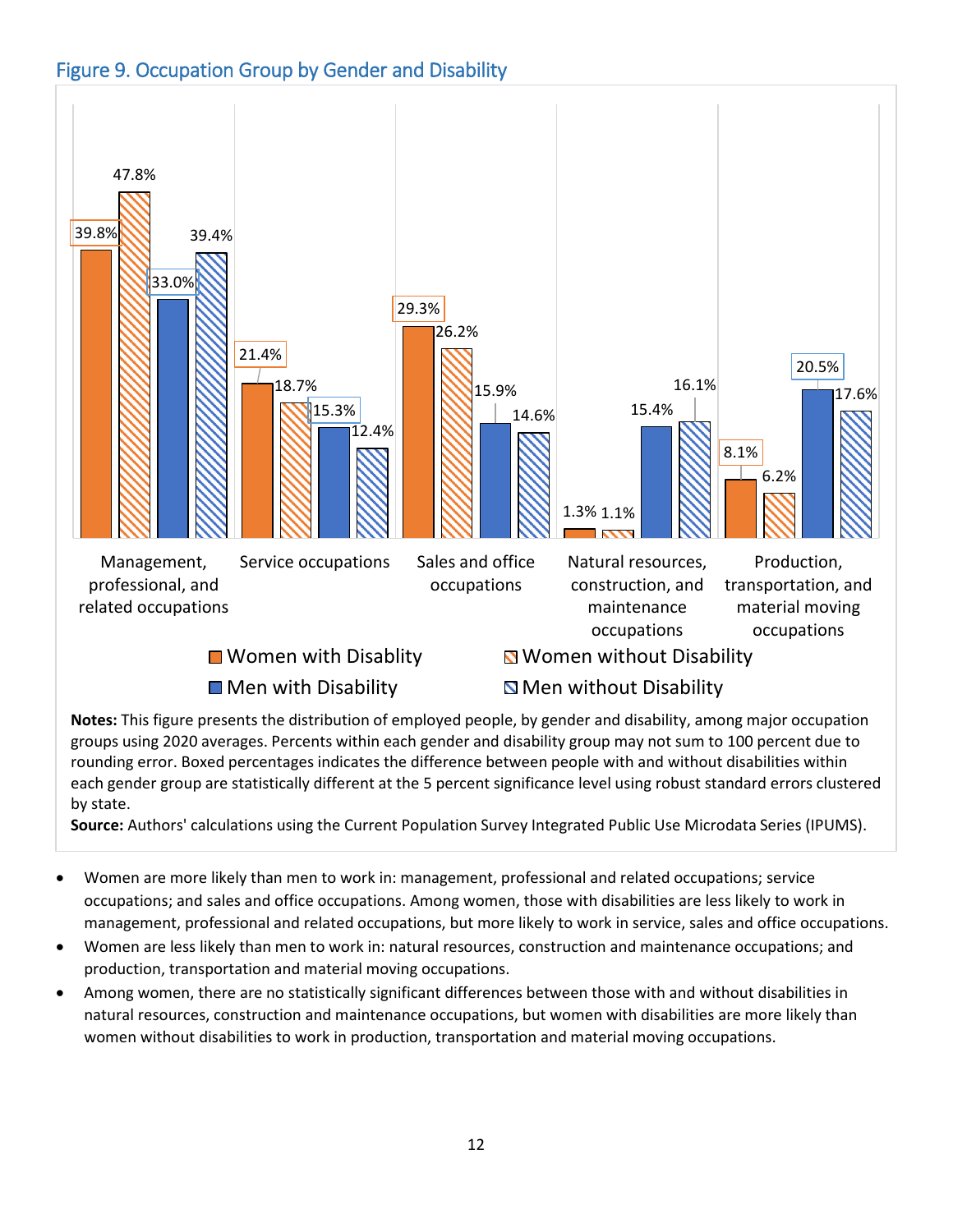<span id="page-12-0"></span>Figure 10. Temporary Jobs, Flexible Hours, Working at Home and Full-Time Status



home, and work full-time in 2019 by gender and disability. Boxed percentages indicates the difference between people with and without disabilities within each gender group are statistically different at the 5 percent significance level using robust standard errors. Percent working full-time is among those who are employed. **Source:** Authors' calculations using the Current Population Survey, July 2019 Disability Supplement.

- Men and women with disabilities are more likely to have flexible work hours compared to those without disabilities, and women with disabilities are more likely to have flexible hours compared to women without disabilities.
- Men and women with disabilities are more likely to work at home compared to people without disabilities (the difference is statistically significant; difference not shown in Figure). A higher share of women with disabilities work at home compared to women without disabilities, yet the difference is not statistically significant, likely because of small sample sizes.
- Among all employed people, a smaller share of women work full-time compared to men, and a smaller share of people with disabilities work full-time compared to those without. Approximately two-thirds of employed women with disabilities worked full-time in 2019, the lowest share among the groups examined.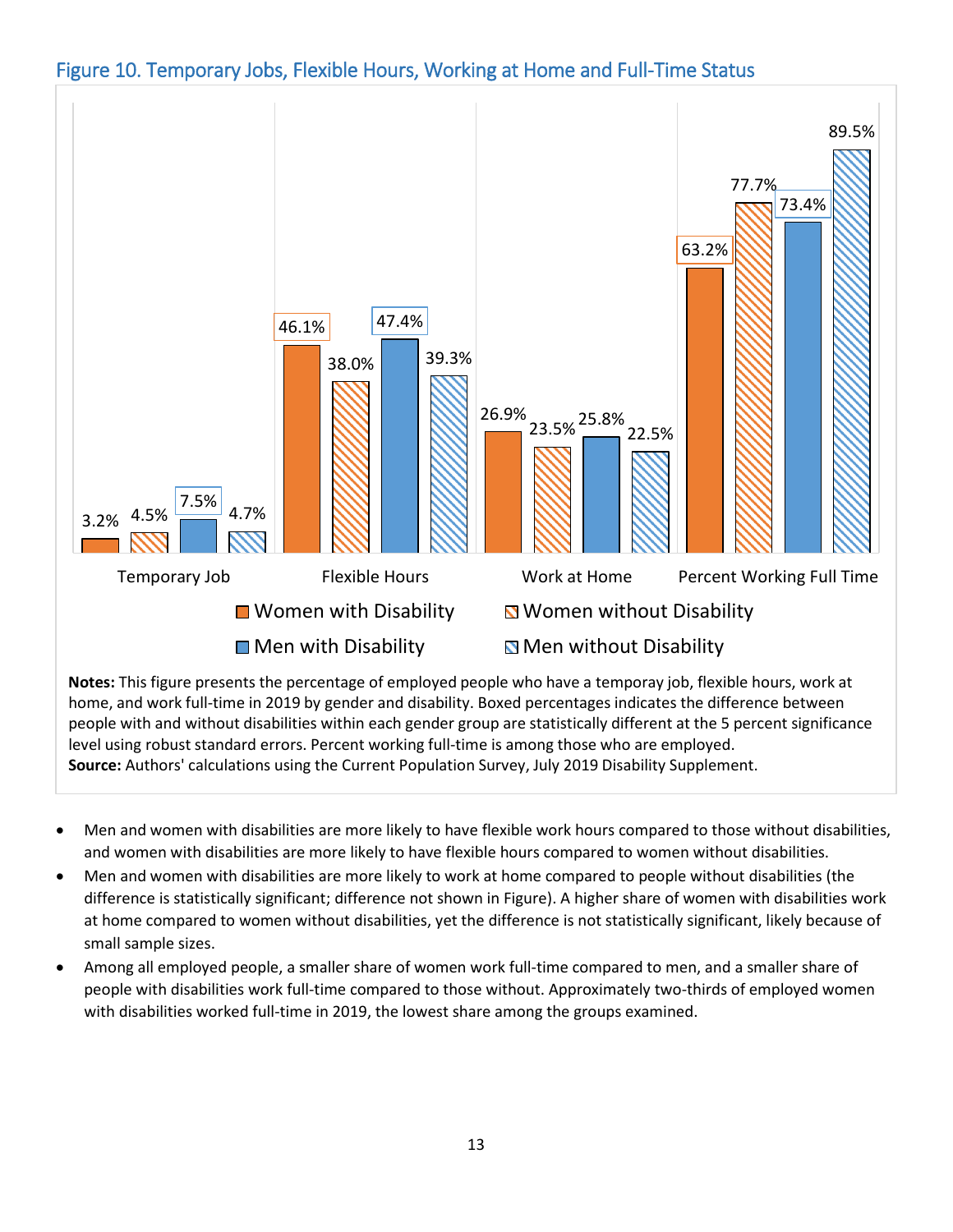# <span id="page-13-0"></span>Accommodations in the Workplace

<span id="page-13-1"></span>Figure 11. Accommodation Requests in the Workplace, by Gender and Disability



Women with Disability Women without **Disability** Men with Disability Men without Disability

**Notes:** This figure reports the percent of employed persons in 2019, by gender and disability, who requested any type of accommodation in the workplace to help perform their job better. Boxed percentages indicates the difference between people with and without disabilities within each gender group are statistically different at the 5 percent significance level using robust standard errors.

**Source:** Authors' calculations using the Current Population Survey, July 2019 Disability Supplement.

- People with disabilities were more likely to request a change in their current workplace to help them do their job better compared to those without disabilities, and women were more likely than men to request a change.
- Women with disabilities were the most likely to request a change in their current workplace to help them do their job better among the groups examined.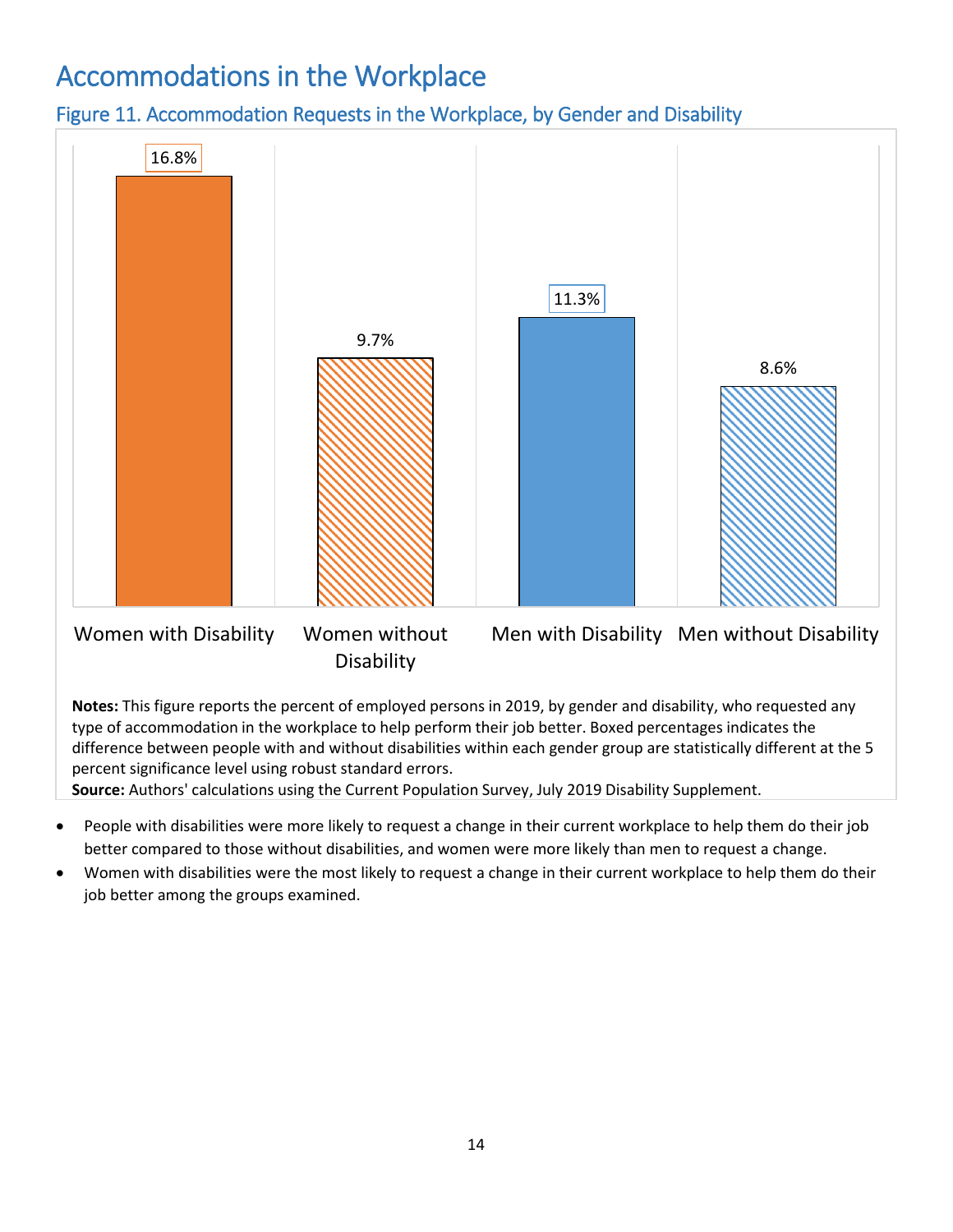

#### <span id="page-14-0"></span>Figure 12. Types of Accommodations Requested in the Workplace, by Gender and Disability

disability, among those individuals who reporeted requesting an accommodation. Data on people who requested a change in their current workplace are restricted to those who also provided a response about the type of change requested. All possible accomomodation reqeusts are included except for changes to comply with religious beliefs and "other" requests. Percents may sum to more than 100 percent because employed persons may have requested more than one change.

**Source:** Current Population Survey, July 2019 Disability Supplement.

- The most common accommodation request in the workplace for women with disabilities (and all other groups) was a change in work tasks, job structure or schedule, followed by providing new or modified equipment and physical changes to the workplace. The least common accommodation for women with disabilities was to provide training or policy changes to the workplace.
- Many of the differences in accommodation requests across groups are not statistically significant, likely due to small sample sizes. However, there were statistically significant differences in two instances where women with disabilities were less likely than women without disabilities to: 1) request a policy change to the workplace and 2) to request an accommodation for family or personal obligations.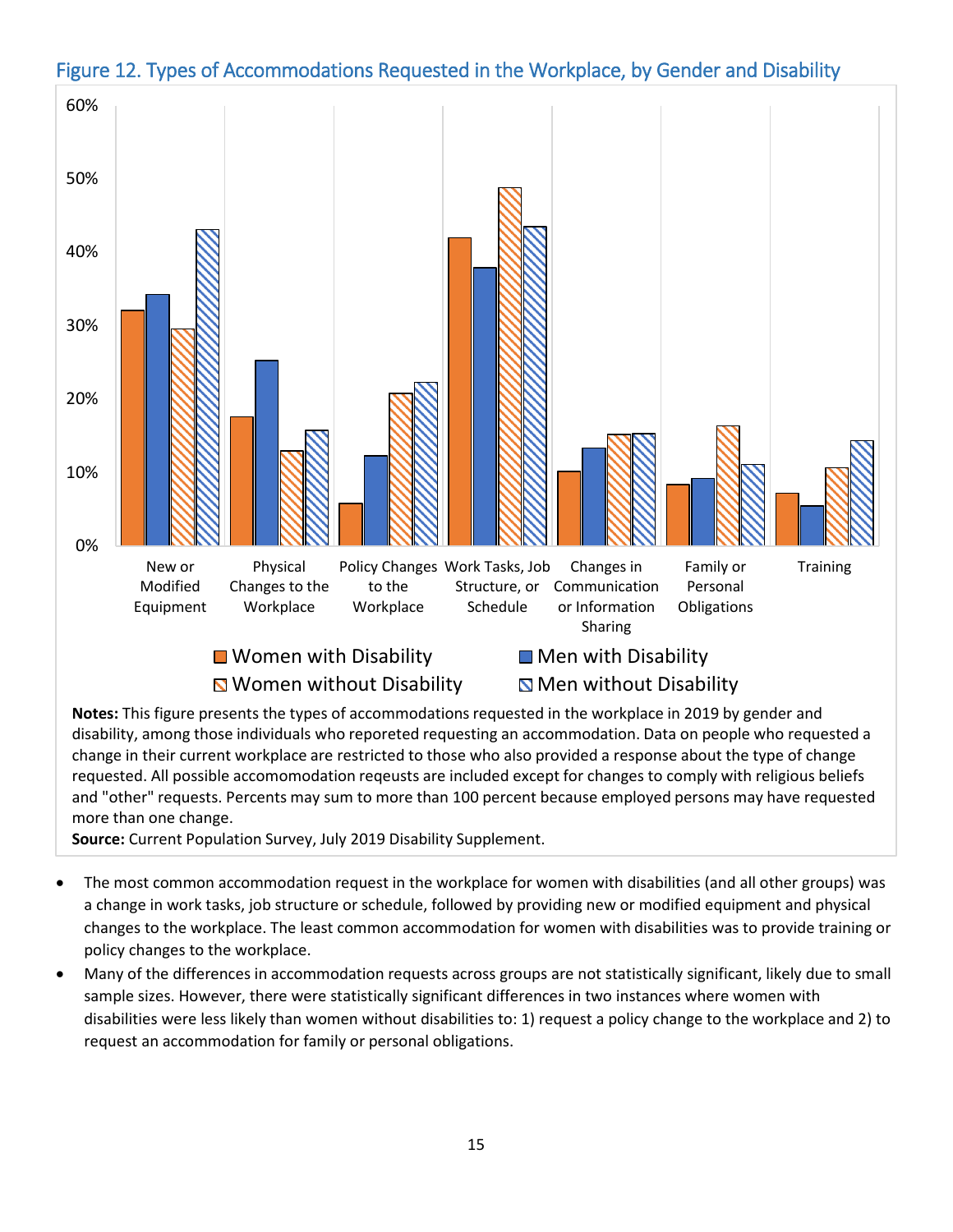# <span id="page-15-0"></span>Mental Illness and Health Insurance Coverage

<span id="page-15-1"></span>Figure 13. Proportion with Mental Illness, by Gender and Disability



**Notes:** This figure presents the proportion of women and men, with and without disabilities, between the ages of 18 and 64, who reported having any mental illness in 2019. Mental illness is imputed from a variety of questions, which are combined into a numerical score:Asks about month in past year in which "emotions, nerves, or mental health interfered most with daily activities" and difficulty with a variety of functions, serious thought of suicide in past year, major depressive episode in past year and frequency of feeling nervous, hopeless, restless, depressed and worthless.

**Source:** Authors' calculations using the National Survey on Drug Use and Health.

- Women with disability have the highest rate of any type of mental illness, with 58 percent having mental illness at any level of severity, versus 45 percent for men with disability, 21 percent for women without disability and 13 percent for men without disability.
- Overall, people with disabilities are more likely to have a mental illness compared to those without disabilities, and women are more likely than men, both with and without disabilities.
- Mental illness may be categorized as a disability in some instances however, as the figure shows, 21 percent of women who have a mental illness did not identify themselves as having a disability based on their responses to the six questions assessing functional limitations.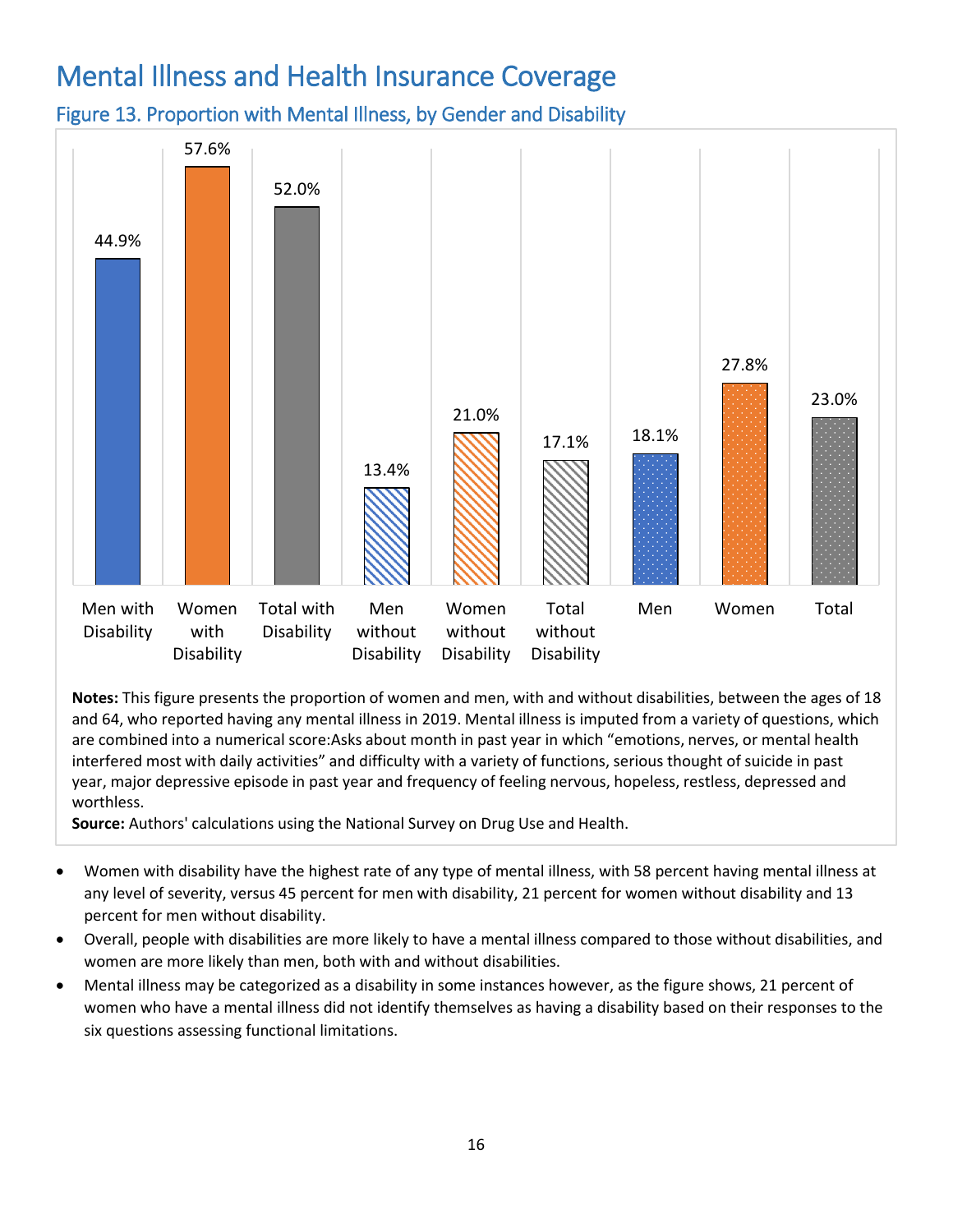#### <span id="page-16-0"></span>Figure 14. Distribution of Mental Illness Severity by Gender and Disability



**Notes:** This figure presents the distribution of mental illness severity by gender and disability status in 2019 for people ages 18 to 64. Mental illness is imputed from a variety of questions, which are combined into a numerical score:Asks about month in past year in which "emotions, nerves or mental health interfered most with daily activities" and difficulty with a variety of functions, serious thought of suicide in past year, major depressive episode in past year and frequency of feeling nervous, hopeless, restless, depressed and worthless. **Source:** Authors' calculations using the National Survey on Drug Use and Health.

- Women with disability have the highest rate of severe mental illness at 25 percent, versus 16 percent for men with disability, 4 percent for women without disability and 2 percent for men without disability.
- As with overall prevalence of mental illness, people with disabilities are more likely to have a severe mental illness compared to those without disabilities, and women are more likely than men, both with and without disabilities.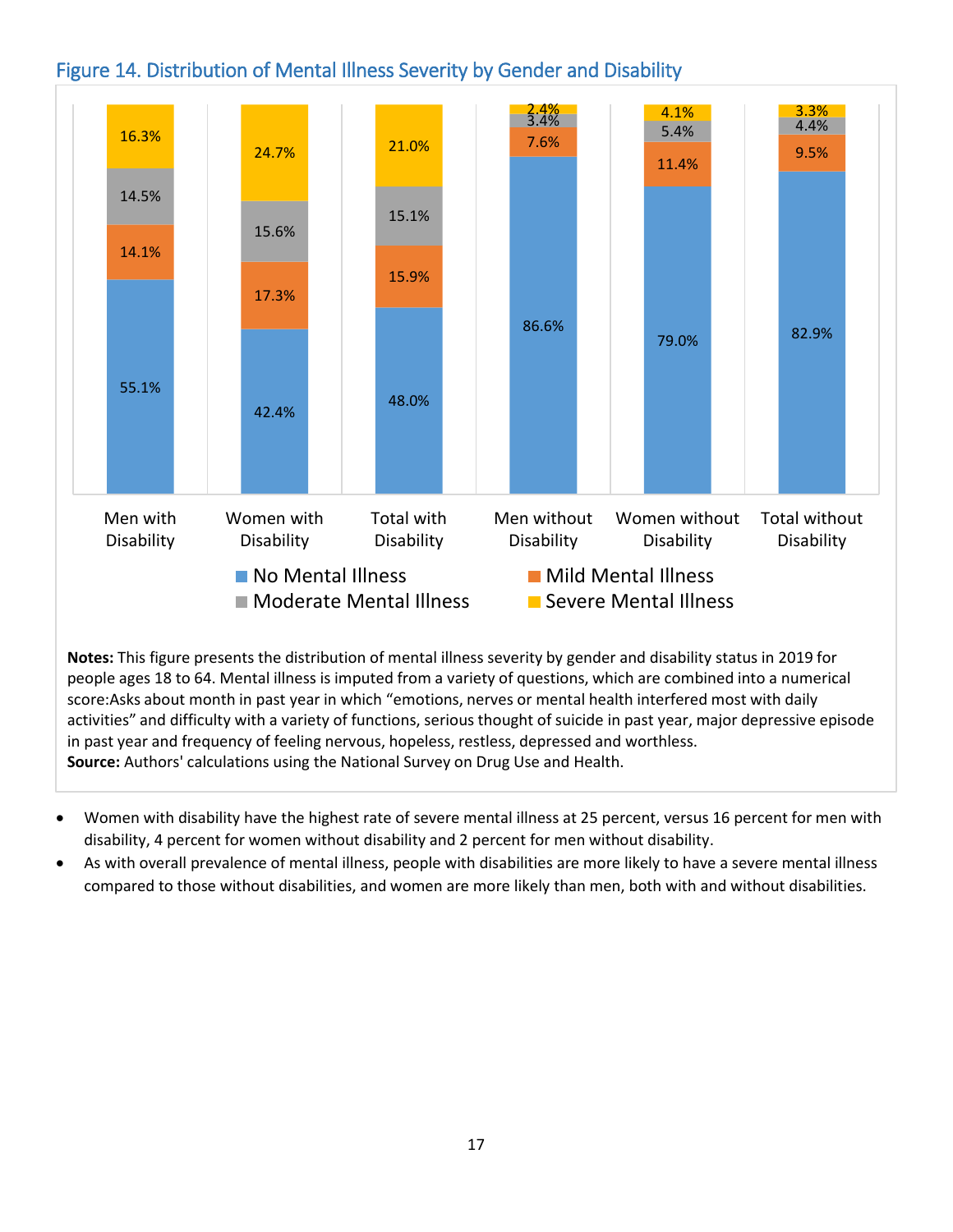#### <span id="page-17-0"></span>Figure 15. Health Insurance Coverage by Gender and Disability



**Notes:** This figure presents the distribution of insurance coverage in 2019 for women, men, both with and without disabilities for people age 16 and over and people age 16 to 64. Private health insurance includes employmentbased, directly purchased, marketplace, non-marketplace and TRICARE coverage. Public coverage includes any government health insurance coverage.

**Source:** Authors' calculations using the Current Population Survey Integrated Public Use Microdata Series (IPUMS), 2020 Annual Social and Economic Supplement.

- Women with disabilities are the least likely to have private health insurance coverage and the most likely to have public health insurance coverage.
- People with disabilities are more likely to have public health insurance coverage compared to people without disabilities, primarily because a larger proportion of people with disabilities are over age 65 and thus eligible for Medicare. However, when comparing health insurance coverage types for people under the age of 65, people with disabilities are still more likely to have public coverage compared to people without disabilities.
- People with disabilities have lower rates of being uninsured compared to people without disabilities. Women with disabilities have the lowest rates of being uninsured among the groups examined.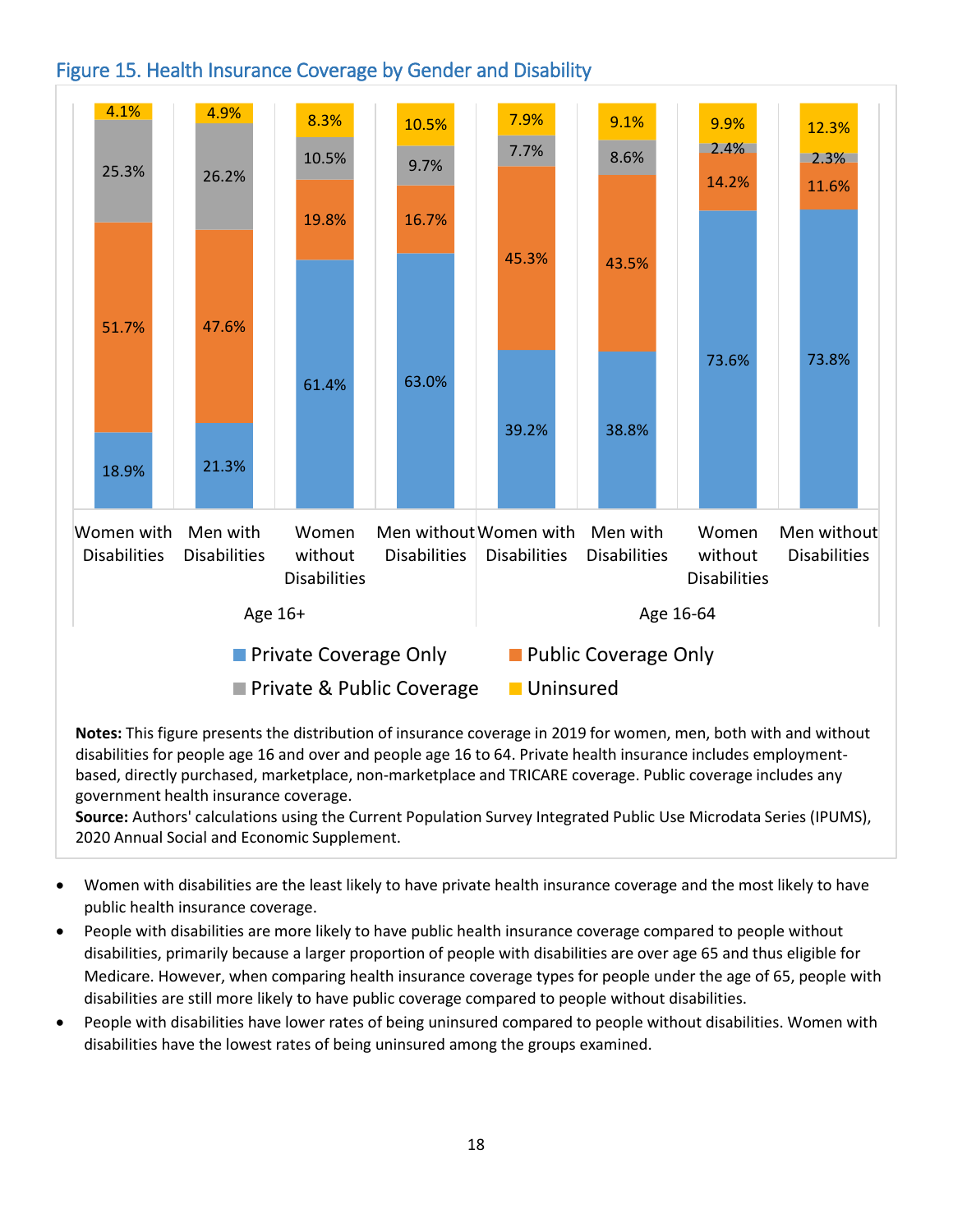## <span id="page-18-0"></span>COVID-19 and Labor Market Changes in 2020

<span id="page-18-1"></span>Figure 16. Employment Change Relative to February 2020



**Notes:** This figure illustrates the percentage change in employment-population ratios for women and men, with and without disabilities, between the ages of 16 and 64, relative to a basis of February 2020 for each of 13 months from February 2020 to February 2021.

**Source:** Authors' calculations using the Current Population Survey.

- From February to April 2020, employment fell by about 18 percent for women, whether with or without disability, compared to a decline of approximately 12 percent for men with and without disability, These outcomes may reflect differing impacts of COVID-19 on industries and occupations that are more likely to employ women, as well as the lack of access to childcare during the pandemic.
- The gap in employment losses between men and women narrowed greatly from April to October 2020, although not disappearing entirely.
- Women with disability had the greatest employment gains over the period from April 2020 to February 2021 among the groups examined.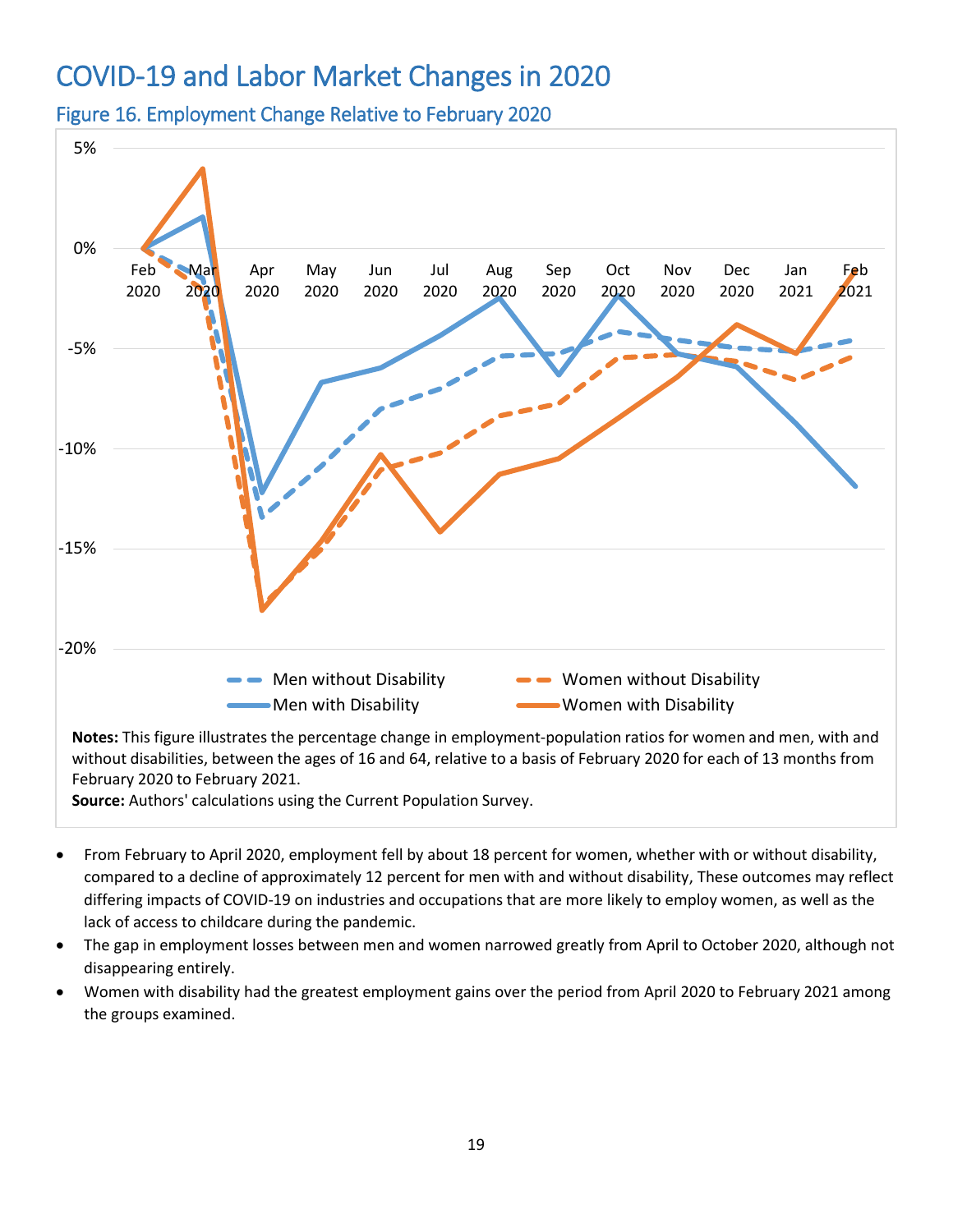#### <span id="page-19-0"></span>Figure 17. Unemployment Rate Change Relative to February 2020



**Notes:** This figure illustrates the percentage point change in the unemployment rate for women and men, with and without disabilities, between the ages of 16 and 64, relative to a basis of February 2020 for each of 13 months from February 2020 to February 2021.

**Source:** Author's calculations using the Current Population Survey.

- Women with disabilities experienced the largest increase in unemployment rates immediately after the onset of the pandemic. From February to April 2020, the unemployment rate increased by 12.3 percentage points for women with disability and by 12.2 percentage points for women without disability, in contrast to a smaller 9.9 percentage points increase for men with disabilities and 9.0 percentage points increase for men without disabilities.
- Despite decreases in the unemployment rate for all groups, the recovery in the unemployment rate for women with disabilities has been the slowest. As of February 2021, the unemployment rate for women with disabilities was approximately 6.5 percentage points higher than prior to the pandemic in February 2020.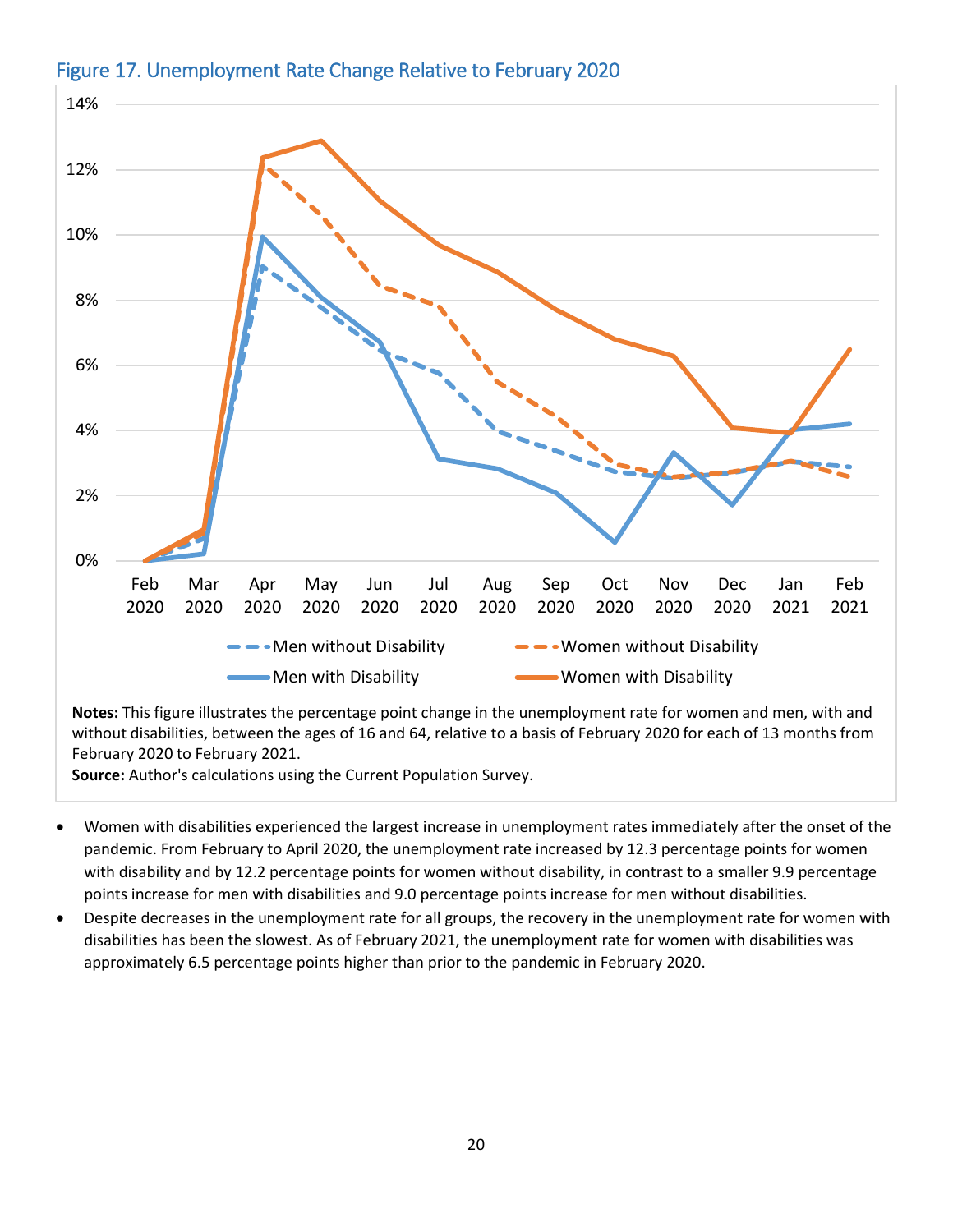#### <span id="page-20-0"></span>Figure 18. Unable to Work because of COVID-19 Pandemic and Paid for Time Not Worked



**Notes:** This figure presents the percent of people in the labor force who reported that they were unable to work because their employer closed or lost business due to the COVID pandemic, and whether they received any pay from their employer for the hours not worked. The average responses between May 2020 and December 2020 are reported. Boxed percentages indicates the difference between men and women within each disability status are statistically different at the 5 percent significance level using robust standard errors clustered by state. **Source:** Authors' calculations using the Current Population Survey Integrated Public Use Microdata Series (IPUMS).

- Women with disabilities were most likely to reporting being unable to work between May 2020 and December 2020 because their employer closed or lost business due to the COVID-19 pandemic. Women (with and without disabilities) were more likely to report being unable to work because of the pandemic compared to men (the differences are statistically significant).
- Among those who reported they were unable to work because their employer closed or lost business due to the COVID-19 pandemic, men and women with disabilities were less likely to receive pay from their employer for the hours not worked (there were no statistically significant differences between women and men with disabilities). Women without disabilities had statistically significant higher rates of pay compared to men without disabilities, likely due to differences in occupations.